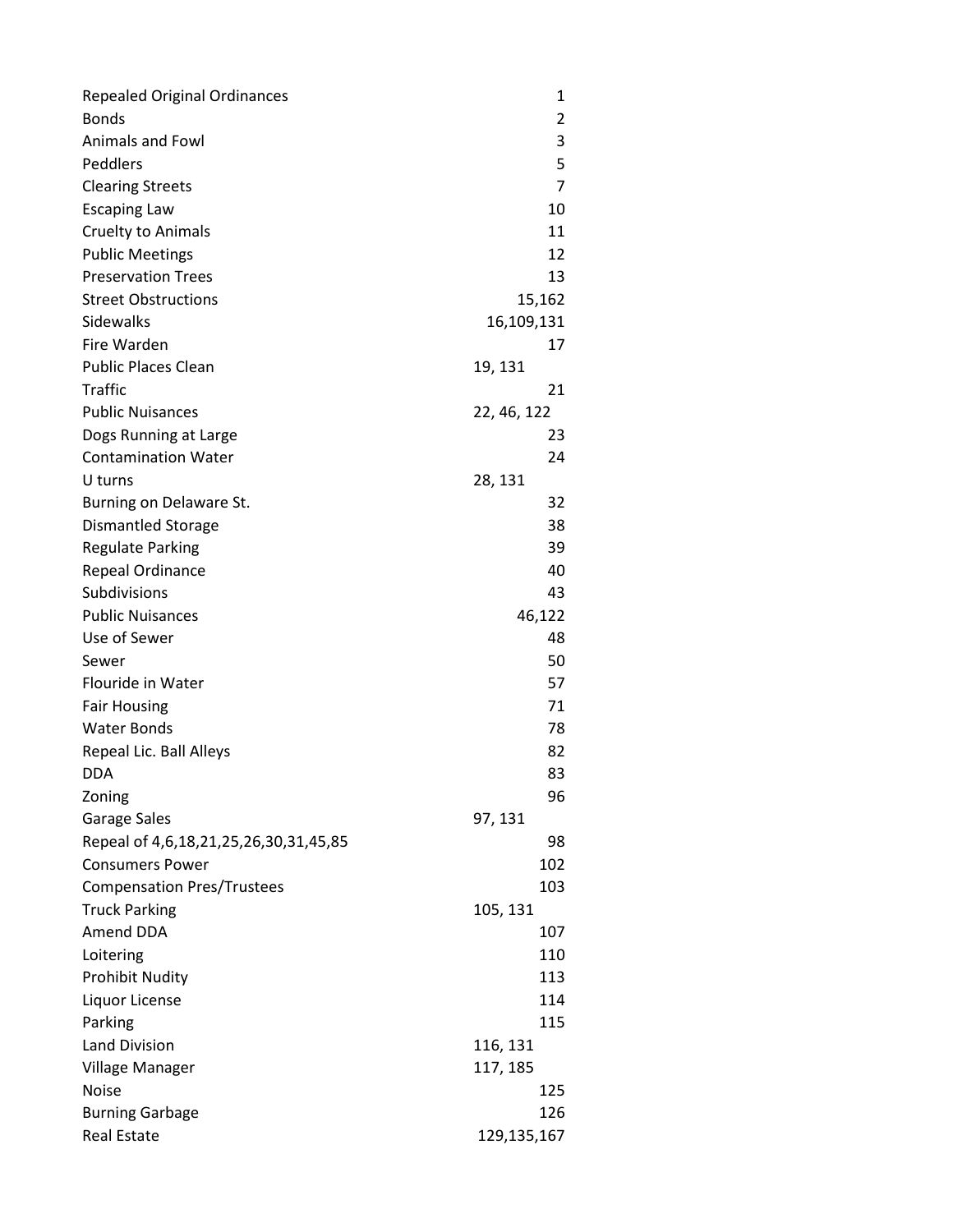| Possession Alcohol                        | 130      |
|-------------------------------------------|----------|
| Amendment to multiple ordinances          | 131      |
| <b>Building and Mechanical Inspectors</b> | 133      |
| <b>Construction Code</b>                  | 134      |
| <b>Health and Safety</b>                  | 136      |
| <b>Property Exchange</b>                  | 137      |
| Fences                                    | 138,172  |
| <b>Telecommunication Towers</b>           | 139      |
| Drug Paraphernalia                        | 140,180  |
| <b>Trees</b>                              | 141      |
| <b>Central Business D</b>                 | 143      |
| <b>Property Maintenance Code</b>          | 146      |
| <b>Planning Commission</b>                | 147      |
| <b>Nonpartisan Elections</b>              | 148      |
| Appointment of Clerk and Treasurer        | 149, 188 |
| Rental                                    | 150      |
| Garbage                                   | 151      |
| <b>Disorderly Conduct</b>                 | 152, 164 |
| <b>Pedestrians in Business District</b>   | 153      |
| Public Right of Way                       | 154      |
| <b>Ethical Standards</b>                  | 155      |
| <b>Uniform Traffic</b>                    | 156      |
| <b>Burning of Leaves</b>                  | 158      |
| <b>Sewer Charges</b>                      | 159      |
| <b>Hazzard Spills</b>                     | 160      |
| Obstruction                               | 162      |
| <b>Stop Signs</b>                         | 163      |
| Sale                                      | 167      |
| <b>Recreation Burning</b>                 | 168      |
| <b>Council Terms</b>                      | 170      |
| <b>Outdoor Furnace</b>                    | 171      |
| Minor Curfew                              | 173      |
| <b>MI Vehicles</b>                        | 174      |
| Parking                                   | 175      |
| <b>CC Water</b>                           | 176      |
| <b>Mechanical Code Official</b>           | 177      |
| Snowmobile                                | 178      |
| <b>AEP Franchise</b>                      | 182      |
| Pawn Broker                               | 183      |
| Weeds                                     | 184      |
| <b>Cost Recovery</b>                      | 186      |
| Sale of Quick Response Real Estate        | 187      |
| Appointment of Clerk and Treasurer        | 188      |
| Change in taxes for Decatur Downs         | 189      |
| Anti-blight                               | 190      |
| Anti-idling                               | 192      |
| Water                                     | 193      |